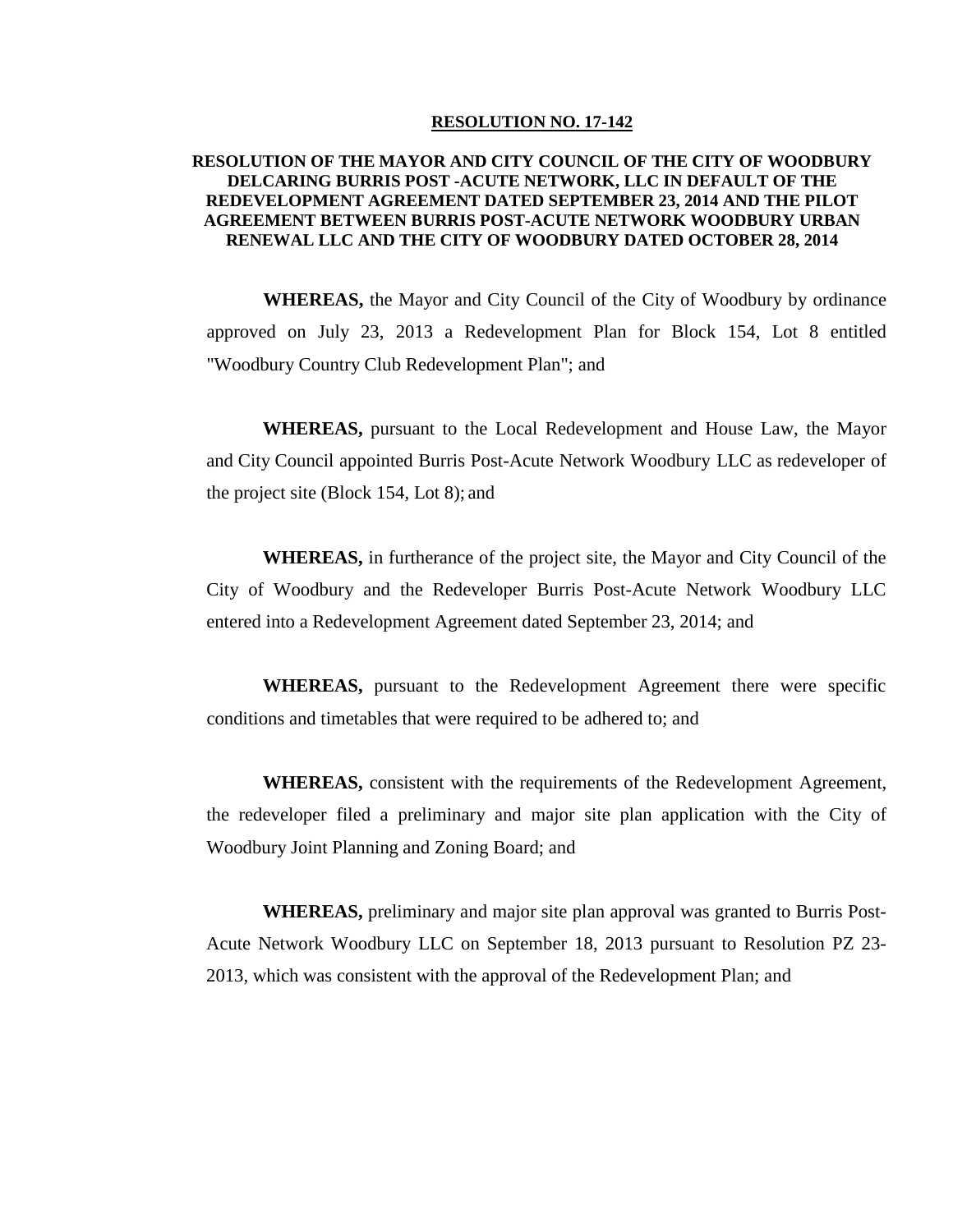**WHEREAS,** the Mayor and City Council of the City of Woodbury entered into a Financial Agreement (PILOT) on October 28, 2014 for Block 154, Lot 8.11, which required the Developer to make scheduled payments in lieu of taxes (PILOT) consistent with the attached Exhibit "C"; and

**WHEREAS,** it has been determined that the redeveloper has not satisfied certain conditions of the Redevelopment Agreement, Resolution of Approval of the Planning/Zoning Board of the City of Woodbury and PILOT Agreement and is in default for the following reasons:

(1) Pursuant to the Redevelopment Agreement the redeveloper was to complete the project in three phases as set forth in Exhibit "C" of the Redevelopment Agreement. The redeveloper has completed Phase I of the project; however, has not commenced or completed the work as set forth in Phase 2 and 3 of Exhibit "C".

(2) Pursuant to Article II of the Redevelopment Agreement, Section 2.01(vii), upon approval of the PILOT Agreement, and the issuance of a Certificate of Occupancy for the Acute Care building, the Redeveloper was to donate \$200,000.00 to the City for the development of the park over a three-year period. The first payment was to be in the amount of \$66,666.00 payable at the issuance of the Certificate of Occupancy and the payment was due on or about April 13, 2017. The Redeveloper is delinquent in the amount of \$133,332.00.

(3) Pursuant to the PILOT Agreement, the Redeveloper at Section 5 was to pay an annual service charge as reflected in the Agreement over a 30-year period as set forth in Exhibit "C" the Redeveloper has failed to pay the annual service charge in the amount of \$210,000.00 for year one. The annual service charge is to be paid on a quarterly basis consistent with the City Tax Collector schedule. The total amount due and owing for the PILOT Agreement is \$224,398.14 to date. In addition to the annual service charge, the City is entitled to a administrative fee of 2% of the annual service charge. Further, the redeveloper has failed to file annual financial reports consistent with the Agreement.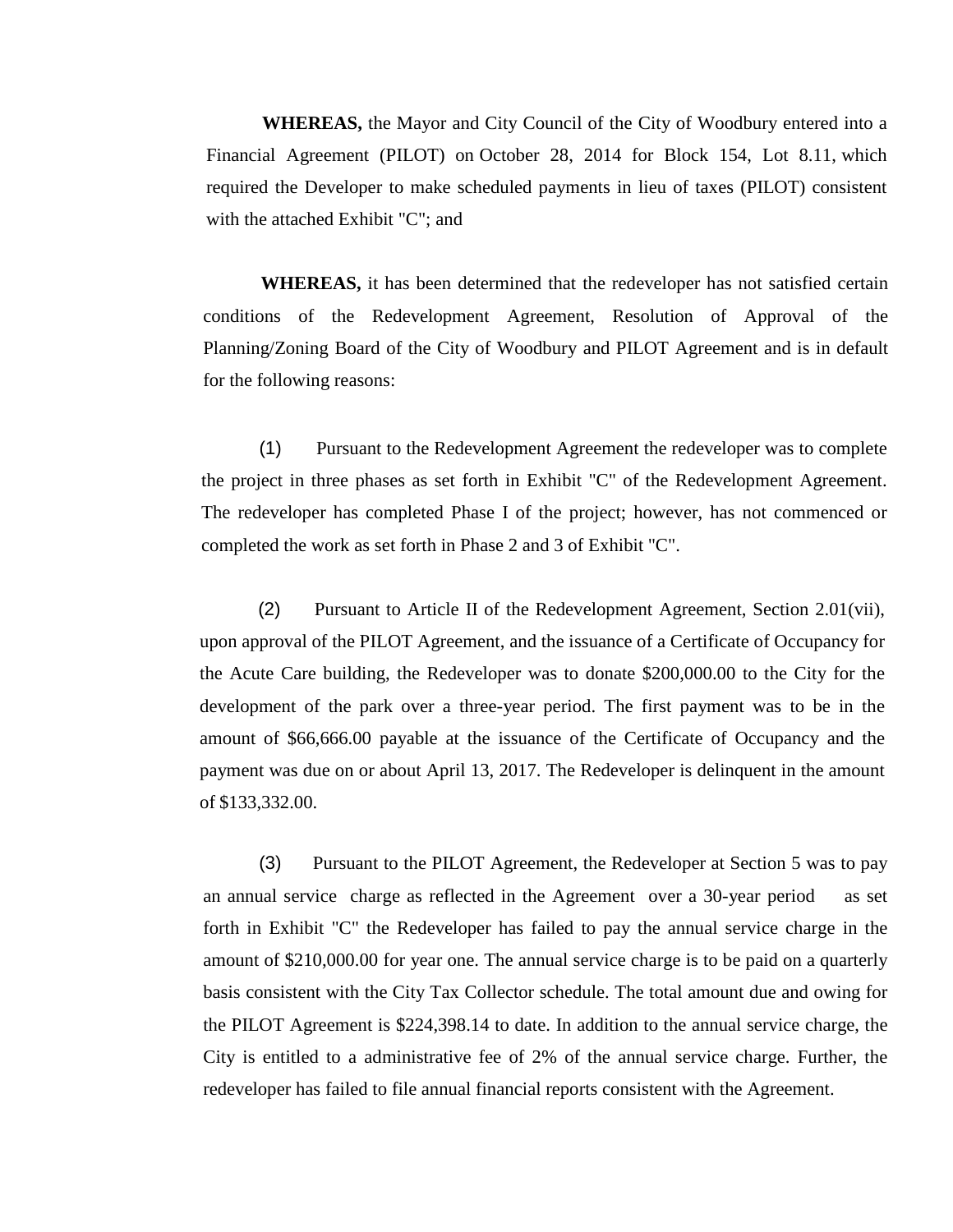(4) The redeveloper has failed to pay real estate taxes on the land for a portion of the first quarter of 2017 and the second and third quarter of 2017 for a total of \$36,212.90 and interest and services charges. In addition, there are outstanding water and sewer charges of \$8,039.33 due for the third quarter of 2017.

**WHEREAS,** pursuant to the default provisions as set forth in Section 8.01 of the Redevelopment Agreement and Section 7 of the Financial Agreement (PILOT), the Mayor and City Council of the City of Woodbury hereby declares that the Redeveloper and entity are in substantial default and proper notice as set forth in the Agreements shall be forwarded to their representatives; and

**WHEREAS,** pursuant to Resolution PZ-23-2013 (P-11). "the applicant is to develop the open space park area in conjunction with Phase 1 of the commercial property"; and

**WHEREAS,** Phase 1 has been completed and the open space area has not been developed consistent with the Resolution and approved Plan.

**NOW, THEREFORE, BE IT RESOLVED** by the Mayor and City Council of the City of Woodbury that the redeveloper is in default of the Redevelopment Agreement dated September 23, 2014 and the Financial (PILOT) Agreement dated October 28, 2014 with the Redeveloper and the City of Woodbury.

**BE IT FURTHER RESOLVED** that proper notice shall be served upon the Redeveloper and entity as set forth in the respective Agreements.